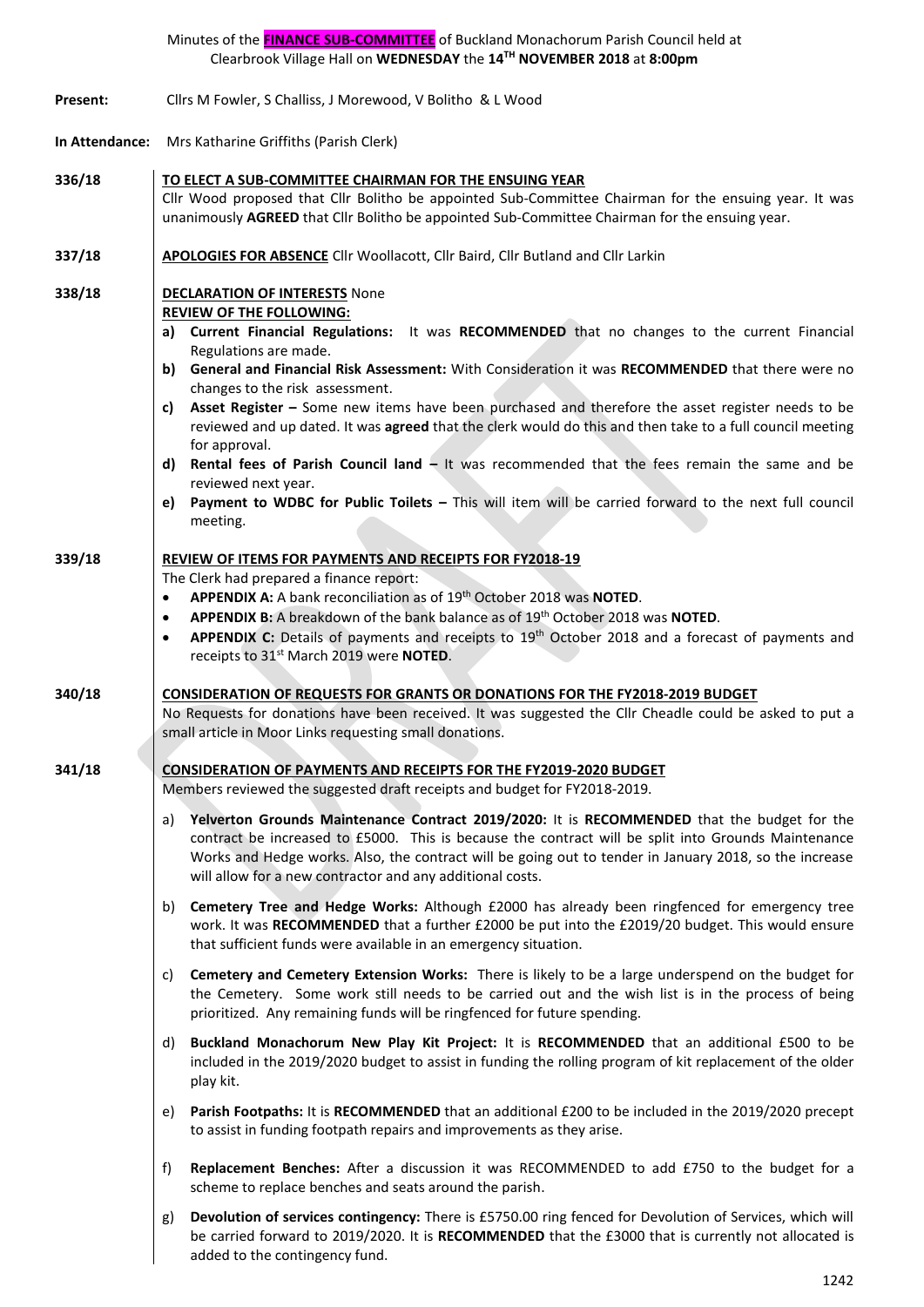| 342/18 | RECOMMENDATION ON THE PRECEPT FOR FY2019-2020<br>The final amount for the precept is unable to be calculated until the contribution for the public toilets has<br>been agreed. Once it has been agreed the recommendation will be taken to full council. |
|--------|----------------------------------------------------------------------------------------------------------------------------------------------------------------------------------------------------------------------------------------------------------|
| 343/18 | <b>ITEMS FOR THE NEXT AGENDA</b><br>None noted                                                                                                                                                                                                           |
| 344/18 | DATE OF FUTURE MEETINGS<br>Full Council meeting 27 <sup>th</sup> November                                                                                                                                                                                |

The meeting closed at 9.30pm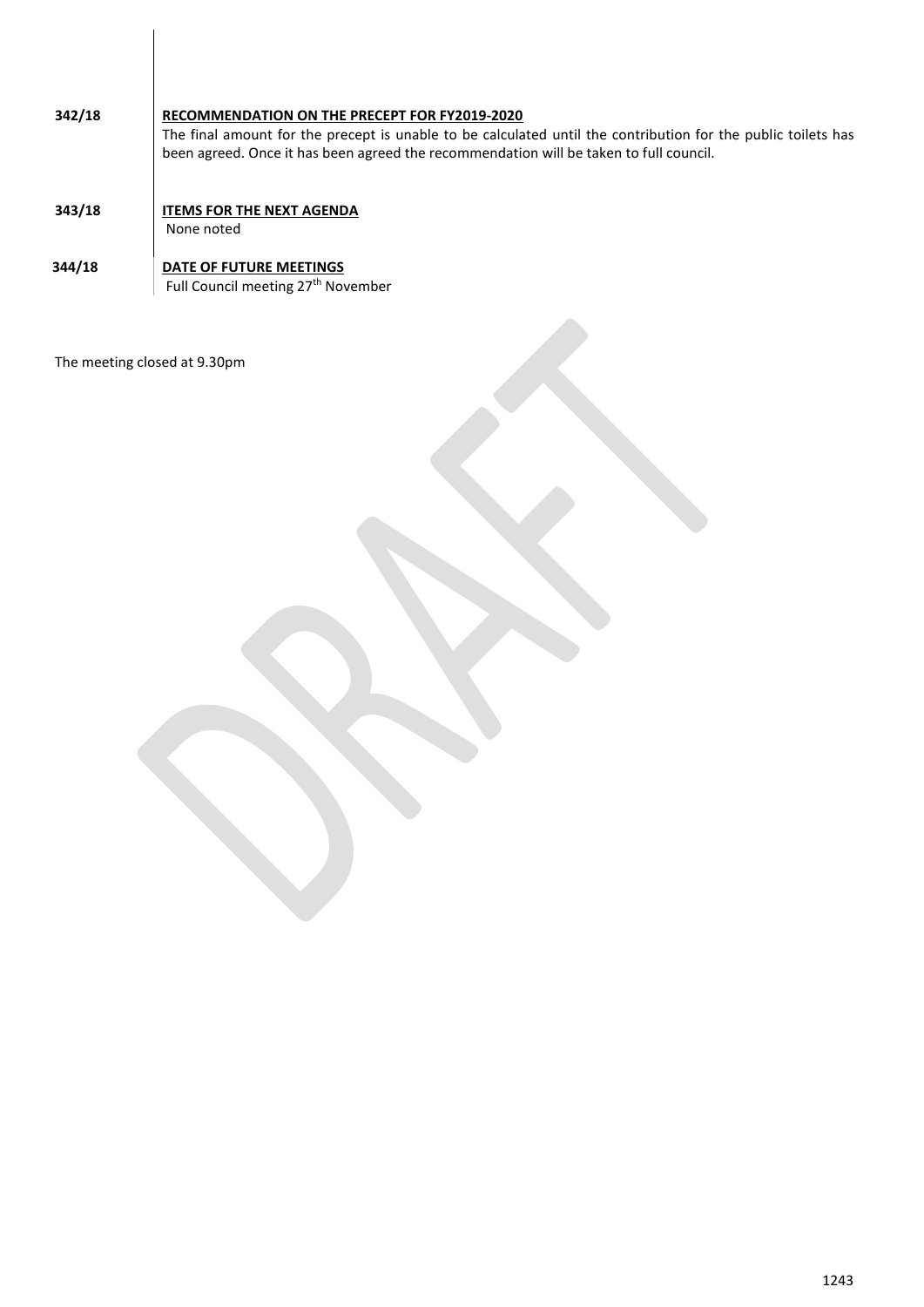# **Appendix A**

### **BUCKLAND MONACHORUM PARISH COUNCIL**

**BANK RECONCILIATION as of 19th October 2018**

| <b>BALANCE AT BANK:</b>          |                  |           |                    |            |
|----------------------------------|------------------|-----------|--------------------|------------|
| <b>Current Account</b>           |                  | £         | 28,391.06          |            |
| Investment/Business A/C          | £                | 42,345.69 |                    |            |
|                                  | <b>SUB TOTAL</b> |           | £                  |            |
|                                  |                  |           |                    | 70,736.75  |
|                                  |                  |           |                    |            |
| Add outstanding lodgements       |                  |           | £                  |            |
| Less outstanding payments:       |                  |           | £                  | 1,135.56   |
|                                  |                  |           |                    |            |
| <b>NET BANK BALANCES AT BANK</b> |                  |           | £                  | 69,601.19  |
|                                  |                  |           |                    |            |
| <b>CASHBOOK:</b>                 |                  |           |                    |            |
|                                  |                  |           |                    |            |
| <b>Total Receipts</b>            |                  |           | £                  | 106,417.28 |
|                                  |                  |           |                    |            |
| Less Expenditure                 |                  |           | £                  | 36,816.09  |
|                                  |                  |           |                    |            |
|                                  | <b>TOTAL</b>     |           | £                  | 69,601.19  |
|                                  |                  |           |                    |            |
|                                  |                  |           |                    |            |
| <b>Unpresented Payments:</b>     |                  |           |                    |            |
|                                  | 102573           |           | $\pmb{\mathsf{f}}$ | 257.74     |
|                                  | 102577           |           | f(x)               | 147.00     |
|                                  | 102578           |           | £                  | 21.32      |
|                                  |                  |           |                    |            |
|                                  | 102579           |           | £                  | 589.50     |
|                                  | 102580           |           | £                  | 100.00     |
|                                  |                  |           |                    |            |
|                                  |                  |           |                    |            |
|                                  | 102581           |           | $\pmb{\mathsf{f}}$ | 20.00      |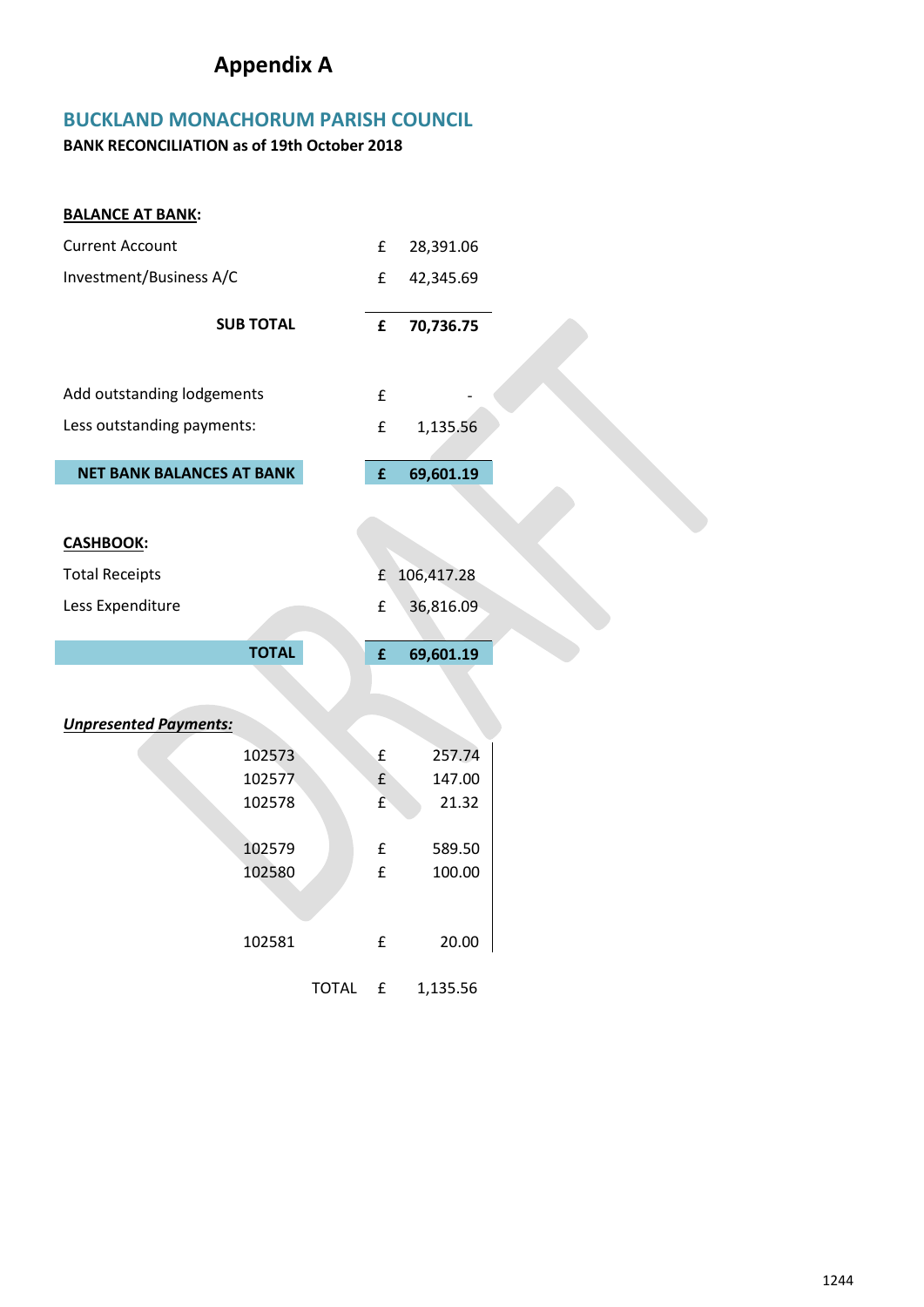### **APPENDIX B**

**BUCKLAND MONACHORUM PARISH COUNCIL Breakdown of bank balance as of 19th October 2018 Total net bank balance as of 19th October 2018: £** 

| Made up of:                                | 69,601.19      |
|--------------------------------------------|----------------|
| <b>General Reserves</b>                    | £              |
| Unallocated funds                          | 16,000.00<br>£ |
| Annual working budgets - monies remaining: | 3,787.68       |

| <b>Grounds Maintenance:</b>                                 | <b>Buckland</b> | £ | 8,359.98 |
|-------------------------------------------------------------|-----------------|---|----------|
| <b>Grounds Maintenance:</b>                                 | Yelverton       | £ | 1,431.25 |
| Clerk's Salary (Net salary + employee NI & Tax)             |                 | £ | 5,889.65 |
| Clerk's Training                                            |                 | £ | 360.00   |
| Clerks expenses Mileage                                     |                 | £ | 125.50   |
| Home as office                                              |                 | £ | 314.29   |
| General Administration: Telephone, stationery, postage etc. |                 | £ | 614.05   |
| Employer Contributions (NI & LGPS)                          |                 | £ | 1,303.00 |
| <b>Councilor Expenses</b>                                   |                 | £ | 100.00   |
| Grants (inc. s.137 donations)                               |                 | £ | 13.00    |
| Subscriptions                                               |                 | £ | 76.32    |
| Hall Hire                                                   |                 | £ | 335.00   |
| Insurance                                                   |                 | £ | 252.56   |
| <b>Audit Fees</b>                                           |                 | £ | 309.50   |
| PWLB Loan                                                   |                 | £ | 1,669.20 |
| Capital Expenditure                                         |                 | £ | 500.00   |
| Website                                                     |                 | £ | 1,260.00 |
| <b>Emergency Cemetery Tree/ Hedge Works</b>                 |                 | £ | 2,000.00 |
| <b>Cemetery Works</b>                                       |                 | £ | 9,750.00 |
| Water - Seaton Way                                          |                 | £ | 50.00    |

£ 34,713.30

| Cemetery/ Monument Repair Fund | £ | 5,000.00 |
|--------------------------------|---|----------|
| Crapstone Field Project        | £ | 990.00   |
| Devolution of Services         | £ | 5,500.00 |
| <b>Election Reserve</b>        | £ | 1,000.00 |
| <b>Cemetery Extension</b>      | £ | 557.00   |
| <b>Replacement Playkit</b>     | £ | 1,572.00 |
| P3 Grant                       | £ | 481.21   |
|                                |   |          |

#### 15,100.21

Total **E** 

69,601.19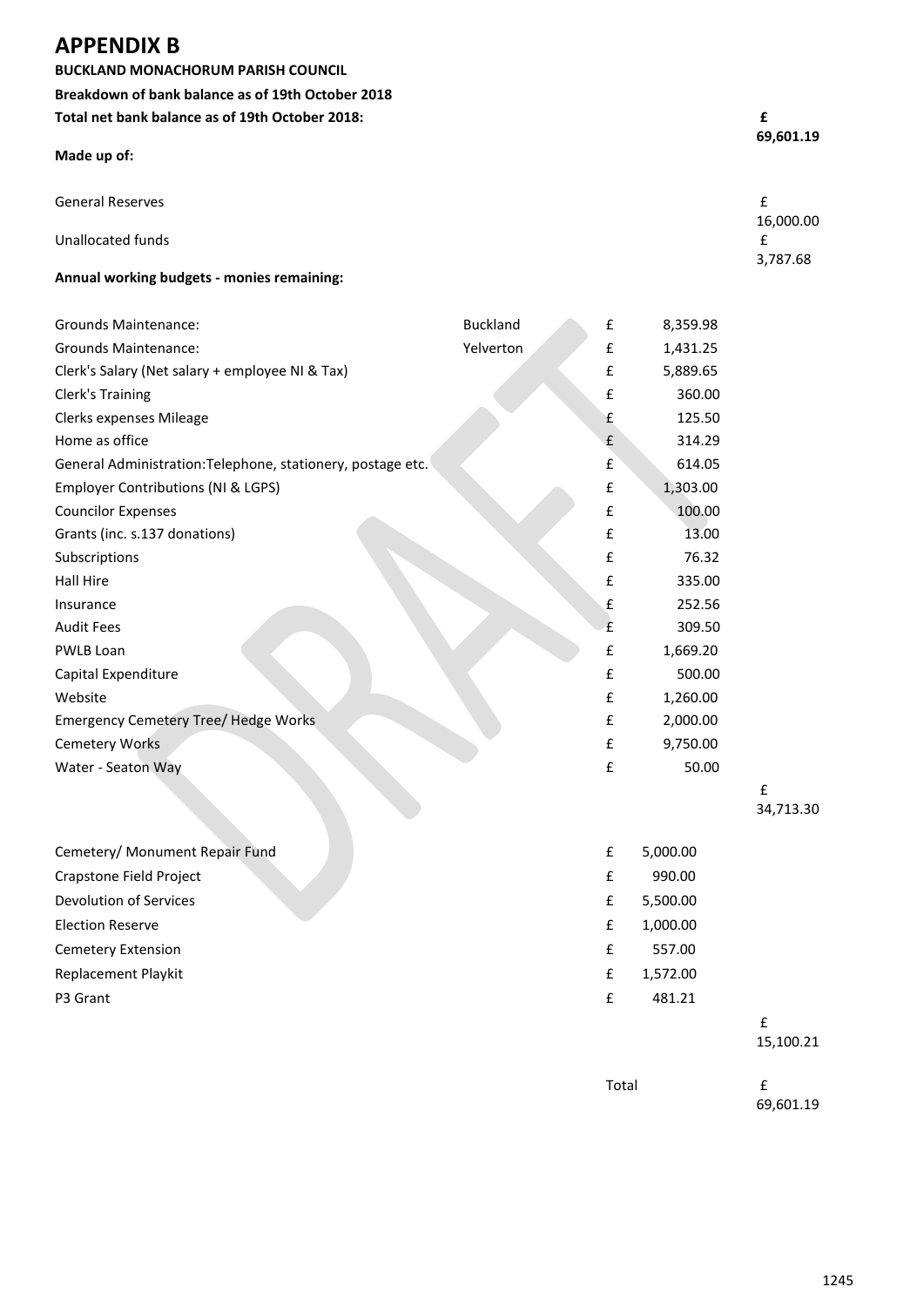## **APPENDIX C**

| AFFENDIA U                                             |                        |           |                          |           |                                                                |          |                              |           |                    |                                           |
|--------------------------------------------------------|------------------------|-----------|--------------------------|-----------|----------------------------------------------------------------|----------|------------------------------|-----------|--------------------|-------------------------------------------|
| <b>Buckland Monachorum Parish Council</b>              |                        |           |                          |           |                                                                |          |                              |           |                    |                                           |
| Finance - Budget and Precept 2019/20                   |                        |           |                          |           |                                                                |          |                              |           |                    |                                           |
| <b>EXPENDITURE</b>                                     | Expenditure<br>2017/18 |           | <b>Budget</b><br>2018/19 |           | <b>Actual</b><br>Expenditure to to 31st Mar<br><b>Oct 2018</b> |          | <b>Estimated Exp</b><br>2019 |           |                    | <b>Suggested</b><br><b>Budget 2019/20</b> |
|                                                        |                        |           |                          |           |                                                                |          |                              |           |                    |                                           |
| Grounds Maintenance Buckland                           | £                      | 7,872.36  | £                        | 15,000.00 | £                                                              | 6,640.02 | f                            | 12,500.00 | $\mathbf f$        | 15,000.00                                 |
| Grounds Maintenance Yelverton                          | £                      | 4,718.00  | £                        | 4,750.00  | £                                                              | 3,318.75 | $\pmb{\mathsf{f}}$           | 5,500.00  | $\pmb{\mathsf{f}}$ | 5,000.00                                  |
| Clerk's Salary (Net salary + employee NI & Tax)        | £                      | 10,993.17 | £                        | 12,100.00 | £                                                              | 6,210.35 | f                            | 11,500.00 | £                  | 12,500.00                                 |
| <b>Clerk Recruitment</b>                               |                        |           |                          |           | £                                                              | 420.00   | f                            | 420.00    |                    |                                           |
| Clerk's Training                                       | £                      | 59.50     | $\mathbf f$              | 400.00    | £                                                              | 40.00    | $\mathbf f$                  | 350.00    | $\pmb{\mathsf{f}}$ | 400.00                                    |
| Clerks expenses Mileage                                | £                      | 159.85    | £                        | 200.00    | £                                                              | 74.50    | $\mathbf f$                  | 150.00    | £                  | 200.00                                    |
| Home as office                                         | £                      | 650.04    | £                        | 650.00    | £                                                              | 335.71   | £                            | 650.00    | £                  | 650.00                                    |
| General Administration:Telephone, stationery, postag £ |                        | 1,169.48  | £                        | 1,000.00  | £                                                              | 385.95   | £                            | 1,000.00  | $\hat{\mathbf{f}}$ | 1,000.00                                  |
| Employer Contributions (NI & LGPS)                     | £                      | 3,585.05  | $\pmb{\mathsf{f}}$       | 3,200.00  | £                                                              | 1,897.00 | £                            | 3,500.00  | £                  | 3,500.00                                  |
| <b>Councillor Expenses</b>                             | £                      |           | £                        | 100.00    | £                                                              |          | £                            |           | £                  | 100.00                                    |
| Grants (inc. s.137 donations)                          | £                      | 30.00     | £                        | 380.00    | £                                                              | 367.00   | $\mathbf f$                  | 380.00    | $\hat{\mathbf{f}}$ | 380.00                                    |
| Subscriptions                                          | £                      | 279.00    | £                        | 1,000.00  | £                                                              | 923.68   | £                            | 1,000.00  | £                  | 1,000.00                                  |
| <b>Hall Hire</b>                                       | £                      | 395.00    | $\pmb{\mathsf{f}}$       | 550.00    | £                                                              | 215.00   | $\mathbf f$                  | 500.00    | £                  | 550.00                                    |
| Insurance                                              | £                      | 1,211.98  | £                        | 1,500.00  | £                                                              | 1,247.44 | $\pmb{\mathsf{f}}$           | 1,247.44  | £                  | 1,400.00                                  |
| <b>Audit Fees</b>                                      | £                      | 525.38    | £                        | 550.00    | £                                                              | 240.50   | $\mathbf f$                  | 500.00    | £                  | 550.00                                    |
| <b>PWLB Loan</b>                                       | £                      | 3,310.65  | $\pmb{\mathsf{f}}$       | 3,300.00  | £                                                              | 1,630.80 | $\mathbf f$                  | 3,300.00  | $\pmb{\mathsf{f}}$ | 3,300.00                                  |
| Footpaths and P3                                       | £                      | 1,430.00  | £                        | 200.00    | £                                                              | 700.00   | £                            | 1,000.00  | $\hat{\mathbf{f}}$ | 1,000.00                                  |
| Play Kit Replacement Project                           |                        |           | £                        | 500.00    | £                                                              | 529.35   | f                            | 529.35    | £                  | 500.00                                    |
| Small Works/Maintenance/General:                       | £                      | 1,933.86  | £                        | 1,500.00  | £                                                              | 2,573.06 | £                            | 2,600.00  | £                  | 2,000.00                                  |
| Parish Toilets (contribution to WDBC)                  | £                      | 2,932.19  | £                        | 3,000.00  | £                                                              | 3,017.99 | $\pmb{\mathsf{f}}$           | 3,017.99  |                    |                                           |
| Capital Expenditure                                    | £                      | 472.04    | £                        | 500.00    | £                                                              |          | £                            |           | $\pmb{\mathsf{f}}$ | 500.00                                    |
| Website                                                | £                      | 171.00    | £                        | 1,300.00  | £                                                              | 40.00    | $\mathbf f$                  | 500.00    | $\mathbf f$        | 1,000.00                                  |
| Cemetery Tree/ Hedge Works                             | £                      | 3,910.00  | £                        |           | £                                                              |          | £                            |           | £                  |                                           |
| Emergency Cemetery Tree/ Hedge Works                   | £                      |           | £                        | 2,000.00  | $\pmb{\mathsf{f}}$                                             |          | £                            | L,        | $\pmb{\mathsf{f}}$ | 2,000.00                                  |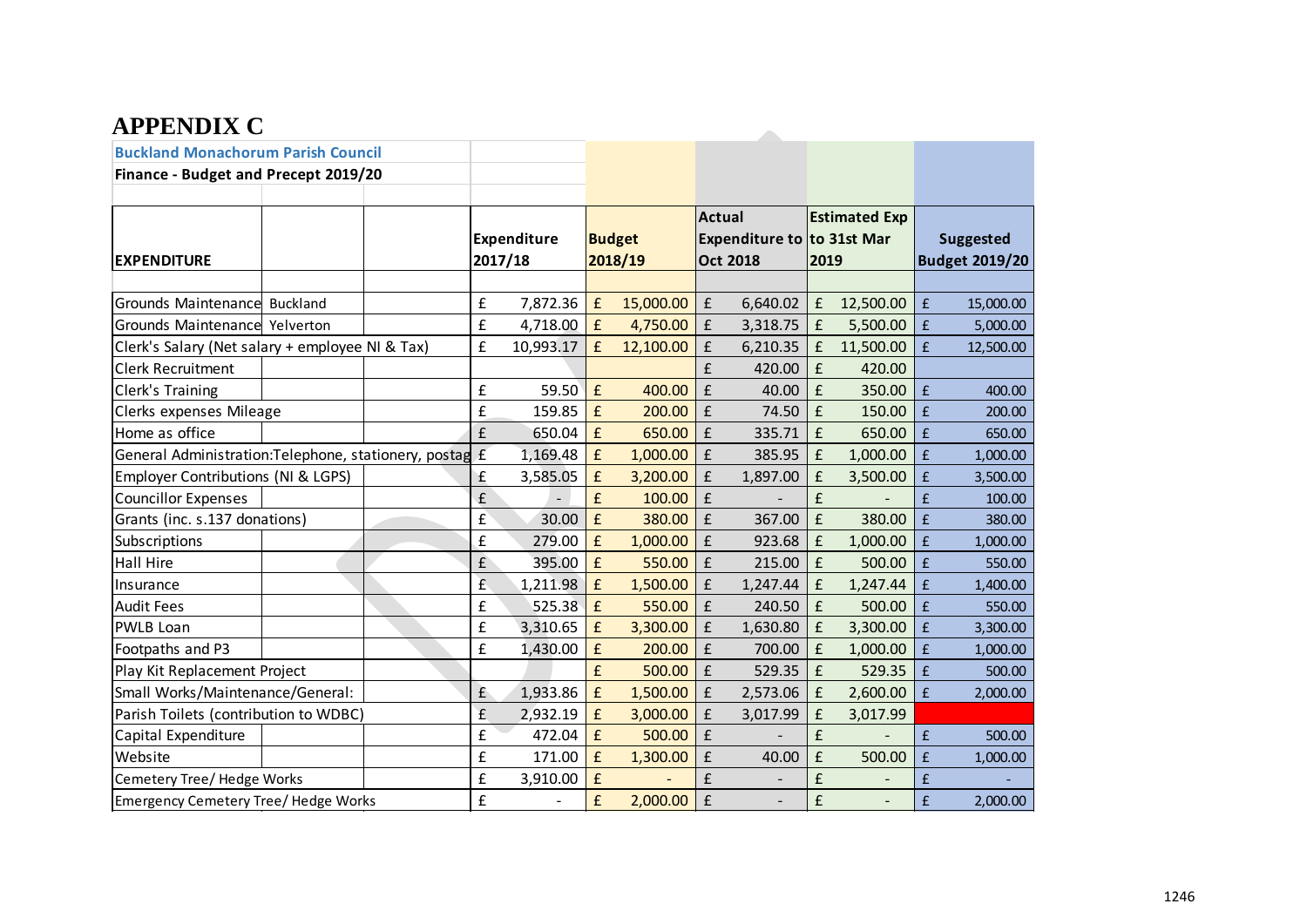| <b>Cemetery Works</b>                         |  |              | $\pmb{\mathsf{f}}$ | $\overline{\phantom{0}}$ | £                  | 10,000.00                | $\pmb{\mathsf{f}}$ | 250.00       | $\pmb{\mathsf{f}}$ | 1,500.00         | $\pmb{\mathsf{f}}$ | 1,000.00              |
|-----------------------------------------------|--|--------------|--------------------|--------------------------|--------------------|--------------------------|--------------------|--------------|--------------------|------------------|--------------------|-----------------------|
| <b>Play Park Inspections</b>                  |  |              |                    |                          |                    |                          | £                  | 100.00       |                    |                  | £                  | 100.00                |
| <b>Devolution of Services</b>                 |  |              | £                  | $\overline{\phantom{0}}$ | $\mathbf f$        | $\overline{\phantom{a}}$ | £                  |              | £                  |                  | $\pmb{\mathsf{f}}$ |                       |
| WD Tap fund projects                          |  |              |                    |                          |                    |                          | £                  | 2,615.00     | $\pmb{\mathsf{f}}$ | 2,615.00         |                    |                       |
| Office Equipment                              |  |              | £                  | 523.32                   | £                  | $\overline{\phantom{0}}$ |                    |              |                    |                  |                    |                       |
| <b>Crapstone Field</b>                        |  |              |                    |                          | £                  |                          | £                  | 391.97       | £                  | 1,500.00         | $\pmb{\mathsf{f}}$ | 1,000.00              |
| Water - Seaton Way                            |  |              |                    |                          | £                  | 50.00                    | £                  |              | £                  | 50.00            | $\pmb{\mathsf{f}}$ | 50.00                 |
| Neigbourhood Plan                             |  |              |                    |                          |                    |                          |                    |              |                    |                  |                    |                       |
| <b>Replacement Benches</b>                    |  |              |                    |                          |                    |                          |                    |              |                    |                  | £                  | 500.00                |
| <b>Community Engagement</b>                   |  |              |                    |                          |                    |                          |                    |              |                    |                  |                    |                       |
|                                               |  |              | $\pmb{\mathsf{f}}$ | 46,331.87                | £                  | 63,730.00   $E$          |                    | 34,164.07    | $\mathbf f$        | 55,809.78        | £                  | 55,180.00             |
|                                               |  |              |                    |                          |                    |                          |                    |              |                    |                  |                    |                       |
|                                               |  |              |                    |                          |                    |                          |                    |              |                    | <b>Estimated</b> |                    |                       |
|                                               |  |              |                    |                          |                    |                          |                    | 1st Apr-19th |                    | <b>Income</b>    |                    | <b>Estimated</b>      |
| Income:                                       |  |              |                    |                          |                    | income 17/18             |                    | Oct 2018     |                    | 2018/19          |                    | <b>Income 2019/20</b> |
| DCC Highways Contribution to grass cutting    |  |              |                    |                          | £                  | 641.00                   | f                  | 641.00       | $\mathbf{f}$       | 641.00           | $\mathbf{f}$       | 641.00                |
| Footpaths P3                                  |  |              |                    |                          | $\pmb{\mathsf{f}}$ | 1,450.00                 |                    |              |                    |                  |                    |                       |
| Crpastone Field project                       |  |              |                    |                          |                    |                          | £                  | 35.00        | $\mathbf{f}$       | 800.00           |                    |                       |
| Cemetery fees/Memorial repair fund/memorials. |  |              |                    |                          | £                  | 6,525.00                 | E                  | 5,205.00     | $\mathbf{f}$       | 7,000.00         | $\mathbf{f}$       | 7,000.00              |
| Leases                                        |  |              |                    |                          | £                  | $1,210.00$ £             |                    | 784.72       | $\mathsf{E}$       | 1,210.00         | $\mathbf{f}$       | 1,335.00              |
| Grant/Tap fund                                |  |              |                    |                          | £                  | 496.00 £                 |                    | 2,610.00     | $\mathsf{E}$       | 2,610.00         |                    |                       |
| <b>CTSG</b>                                   |  |              |                    |                          | £                  | $1,145.00$ £             |                    | 1,047.00     | $\mathbf{f}$       | $1,047.00$ £     |                    | 957.00                |
| Precept 2017/18                               |  |              |                    |                          | £                  | 44,780.00 £              |                    | 46,030.00    | $\mathbf{f}$       | 46,030.00        | ?                  |                       |
| Interest                                      |  |              |                    |                          | £                  | 18.67 £                  |                    | $8.54 \t f$  |                    | 16.00            | f                  | 16.00                 |
|                                               |  |              |                    |                          |                    |                          |                    |              |                    |                  |                    |                       |
| <b>Totals</b>                                 |  |              |                    |                          | £                  | 56,265.67 £              |                    | 56,361.26 £  |                    | 59,354.00 £      |                    | 9,949.00              |
|                                               |  |              |                    |                          |                    |                          |                    |              |                    |                  |                    |                       |
| Total Income 2019/20                          |  |              | £                  | 9,949.00                 |                    |                          |                    |              |                    |                  |                    |                       |
| Total Budget 2019/20 required                 |  |              | £                  | 55,180.00                |                    |                          |                    |              |                    |                  |                    |                       |
|                                               |  |              |                    |                          |                    |                          |                    |              |                    |                  |                    |                       |
| Precept required 2018/19                      |  | <b>TOTAL</b> |                    | £45,231.00               |                    |                          |                    |              |                    |                  |                    |                       |